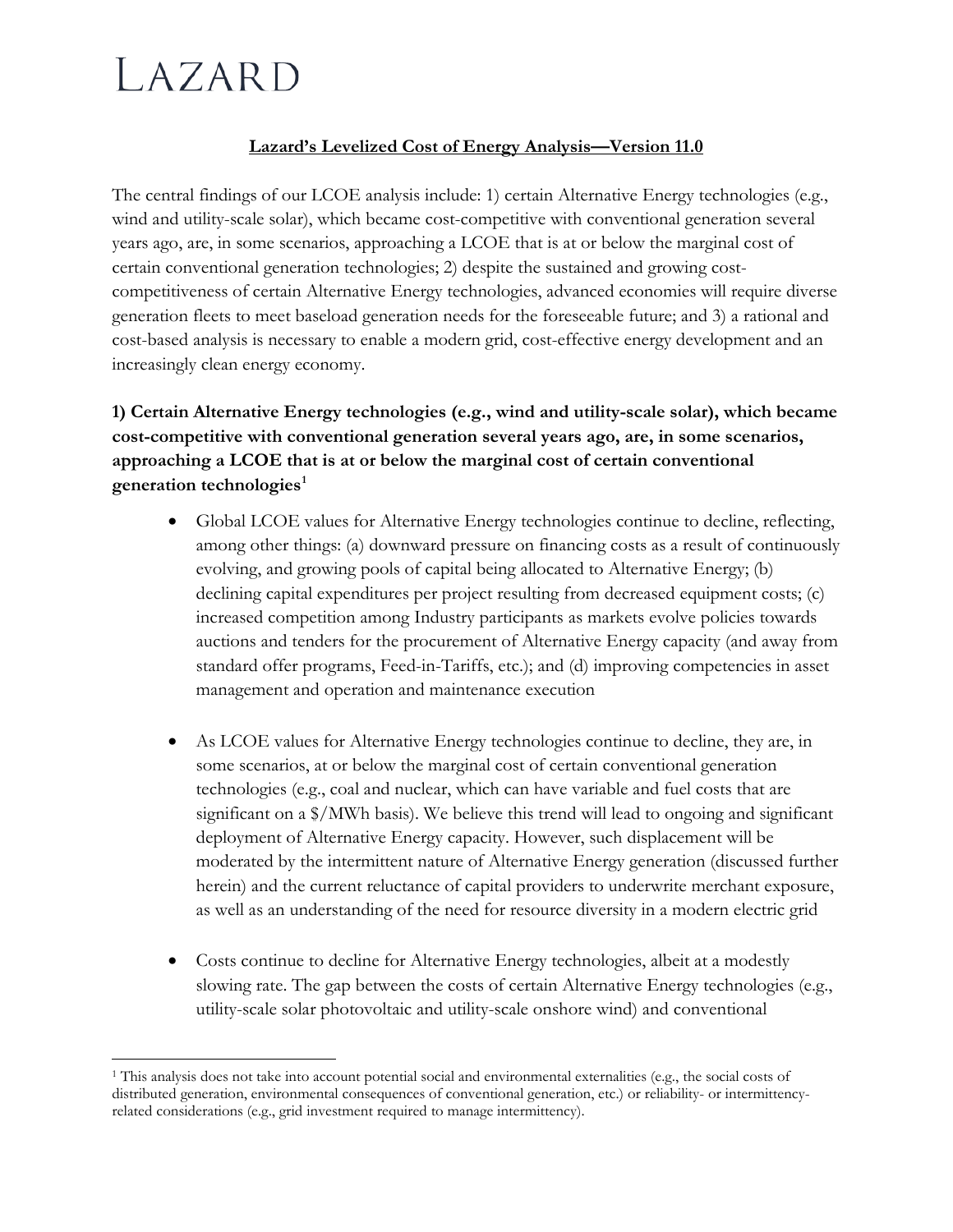generation technologies continues to widen as the cost profiles of such conventional generation technologies remain flat (e.g., coal) and, in certain instances, increase (e.g., nuclear)

- A number of leading Industry participants are beginning to develop utility-scale wind and solar "plus storage" offerings, thereby increasing capacity factors and serving grid needs not currently met by existing intermittent generation resources. We have included a preliminary analysis of the levelized cost of one such illustrative future offering, which compares favorably to its nearest competition, solar thermal with storage
- Certain large-scale conventional and renewable generation projects (e.g., IGCC, nuclear, solar thermal, etc.) continue to face a number of challenges, including significant cost contingencies, high absolute costs, competition from relatively cheap natural gas in selected geographies, operating difficulties and policy uncertainty

### **2) Despite the sustained and growing cost-competitiveness of certain Alternative Energy technologies, advanced economies will require diverse generation fleets to meet baseload generation needs for the foreseeable future**

- As electricity generation from intermittent renewables increases, the timing imbalance between peak customer demand and Alternative Energy production is accentuated; the optimal solution for many regions is to use Alternative Energy technologies as a complement to existing conventional generation technologies
- While some Alternative Energy technologies have achieved notional "grid parity" under certain scenarios (e.g., best-in-class wind/solar resources), such observation does not take into account potential social and environmental externalities (e.g., social costs of distributed generation, environmental consequences of conventional generation, etc.) or integration- and reliability-related considerations

### **3) A rational and cost-based analysis is necessary to enable a modern grid, cost-effective energy development and an increasingly clean energy economy**

• Alternative Energy costs have decreased dramatically over the past eight years, driven by advances in technology, maturation of the supply chain and the resulting economies of scale in manufacturing and installation and, in the U.S., by federal subsidies and related financing tools. A key question for Industry participants will be whether these technologies can continue their cost declines and/or meet growth expectations as the Industry continues to mature, and after the near-term step down and forthcoming permanent expiration of such subsidies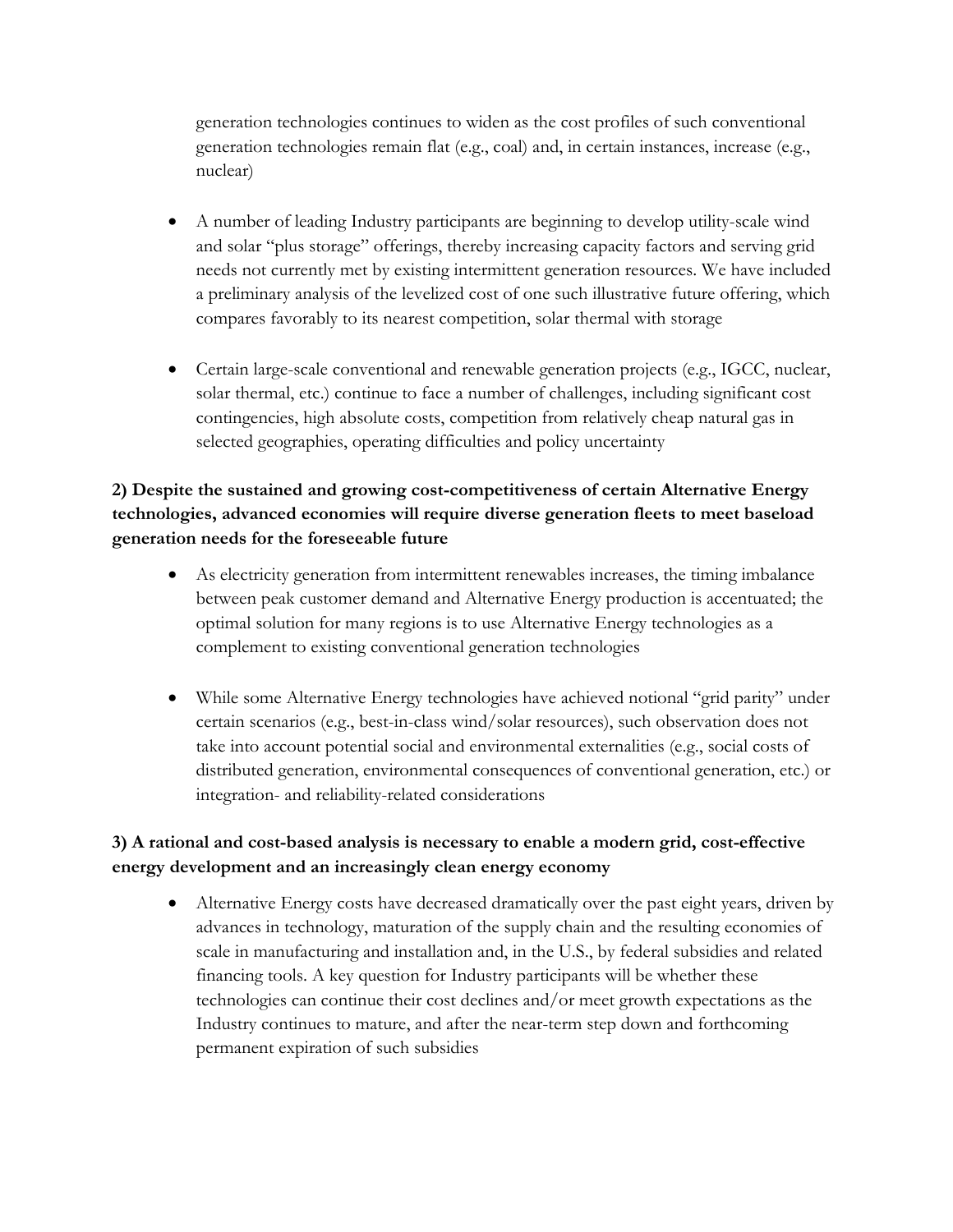• Our rational, cost-based analysis and Industry perspective indicates that robust, modern and sustainable electricity systems must combine low-cost renewables with baseload conventional technologies in order to achieve sustainable energy independence, a cleaner environment and a stronger economic base

#### **Conclusion**

Both the LCOE and LCOS studies will continue to evolve over time by necessity, and we appreciate that there are various views regarding the merits of some of the data inputs utilized. Accordingly, we would be happy to discuss this work in detail with you.

Lazard has remained committed to the Alternative Energy sector because we believe that new technologies will continue to be developed and existing technologies will continue to be more widely deployed, particularly in light of increasing cost-competitiveness relative to conventional generation. Importantly, while energy storage could one day fundamentally change the way the U.S. and global power grids operate, Alternative Energy generation technologies, which remain intermittent despite significantly decreased costs, must for now be deployed as one element of a diversified generation fleet capable of meeting the needs of an advanced economy. In this regard, Lazard has been and remains a strong proponent of coordinated federal and state energy policy that is grounded in rational cost analysis and that will enable smarter energy development, sustainable energy independence, a cleaner environment and a strong economy.

More generally, from a client perspective, Lazard's commitment to the Global Power, Energy & Infrastructure sector is of the highest priority. In that regard, we believe that we have the greatest allocation of resources and effort among any investment bank. Further, we have an ongoing and intense focus on strategic issues that require long-term commitment and planning. Our objective remains to be a long-term thought leader and the most committed and independent advisor in the sector.

A selection of our recent assignments demonstrates Lazard's presence in every substantive sector of the Power, Energy & Infrastructure sector, globally:

- Advisor to The Carlyle Group on its sale of ITS ConGlobal to AMP Capital
- Advisor to Sempra on its pending acquisition of EFH's 80% ownership interest in Oncor
- Advisor to Calpine on its pending sale to Energy Capital Partners
- Advisor to Peabody Energy on facilitating an ownership change of the Navajo Generating Station (2,250 MW)
- Advisor to FirstEnergy Solutions on its ongoing strategic review
- Advisor to Great Plains on its pending merger with Westar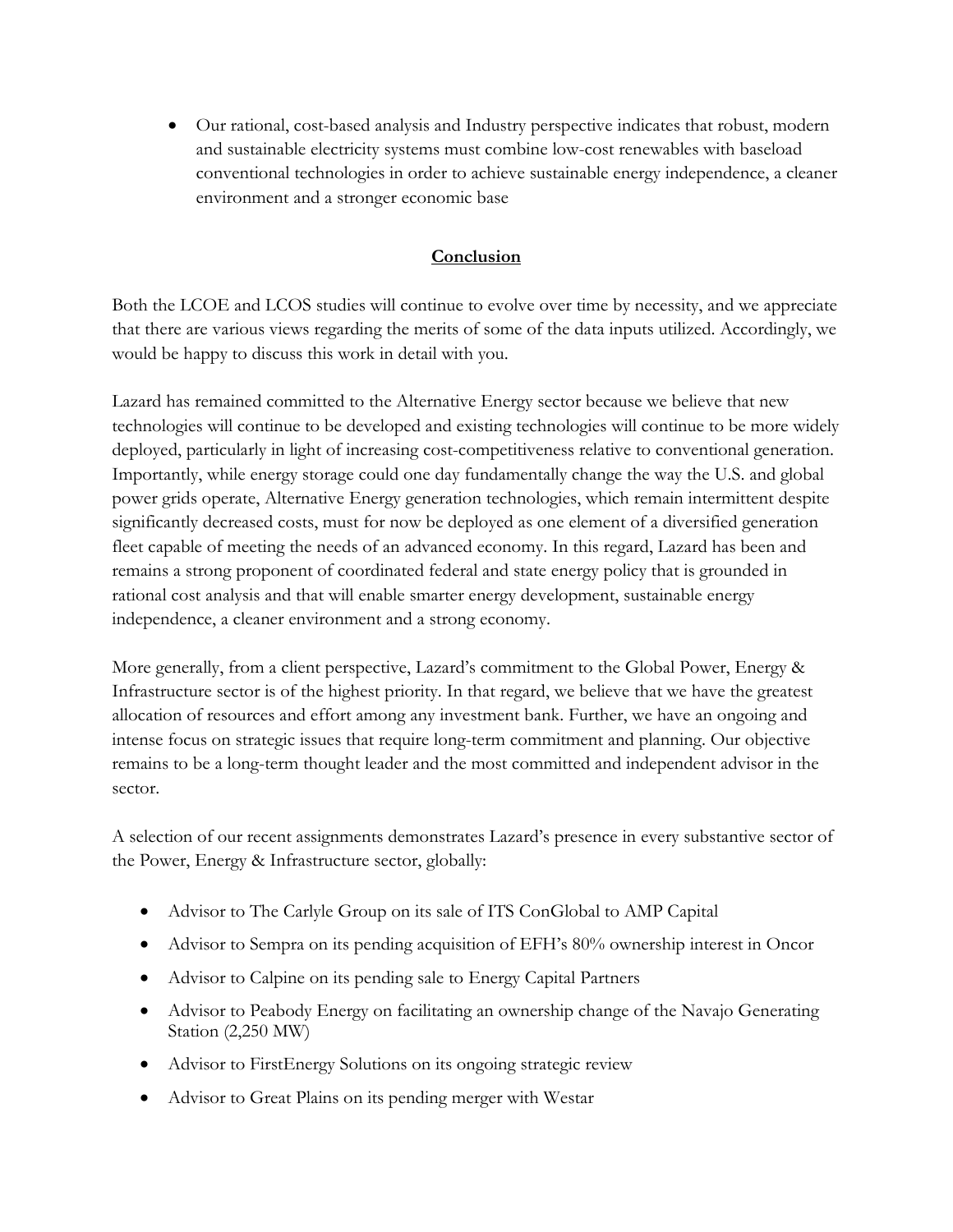- Advisor to Areva on its restructuring and associated capital increases
- Advisor to WGL on its pending sale to AltaGas
- Advisor to Invenergy on the capital raise for Lackawanna Energy Center (Winner of North America Conventional Power Project Finance Deal of 2016)
- Advisor to Dynegy on its restructuring of Illinois Power Generating Company (Genco)
- Advisor to BlackRock on its take private of Gas Natural
- Advisor to the Special Committee of the Board of Directors of SolarCity on its sale to Tesla
- Advisor to The Carlyle Group on its sale of Connecticut Highway Service Plazas to John Laing Infrastructure Fund
- Publication of the 2016 Lazard-Sponsored Alternative Energy Poll
- Advisor to the Official Committee of Unsecured Creditors in the Chapter 11 cases of SunEdison
- Advisor to Clean Line Energy Partners on a range of strategic advisory matters, most recently culminating in the DOE's support of its Plains & Eastern long-haul transmission project, and its investment from Bluescape Resources at the holding company level
- Advisor to Columbia Pipeline Group on its sale to TransCanada
- Advisor to Royal Dutch Shell on its ongoing asset sale program
- Advisor to Dynegy on its acquisition of Engie's U.S. fossil portfolio
- Advisor to SDIC Power on its acquisition of Repsol's UK wind assets
- Advisor to the Board of ITC Holdings on its sale to Fortis
- Advisor to Enel Green Power on its integration into Enel
- Advisor to Williams on its proposed combination with Energy Transfer Equity (terminated)
- Advisor to the Corporate Governance Committee of TerraForm Power on its proposed acquisition of the operating assets of Vivint Solar (terminated)
- Advisor to Iberdrola S.A. on the merger of Iberdrola USA and UIL and the formation of AVANGRID
- Advisor to the Corporate Governance Committee of TerraForm Power on its acquisition of the operating assets of First Wind
- Advisor to NiSource on the spin-off of Columbia Pipeline Group and formation of an MLP
- Advisor to Dynegy on its acquisition of the Duke Ohio and EquiPower generation portfolios
- Advisor to Integrys on its sale of Integrys Energy Services to Exelon
- Advisor to Acciona on its sale of one-third of its renewable generation business to KKR
- Advisor to Integrys on its sale to Wisconsin Energy